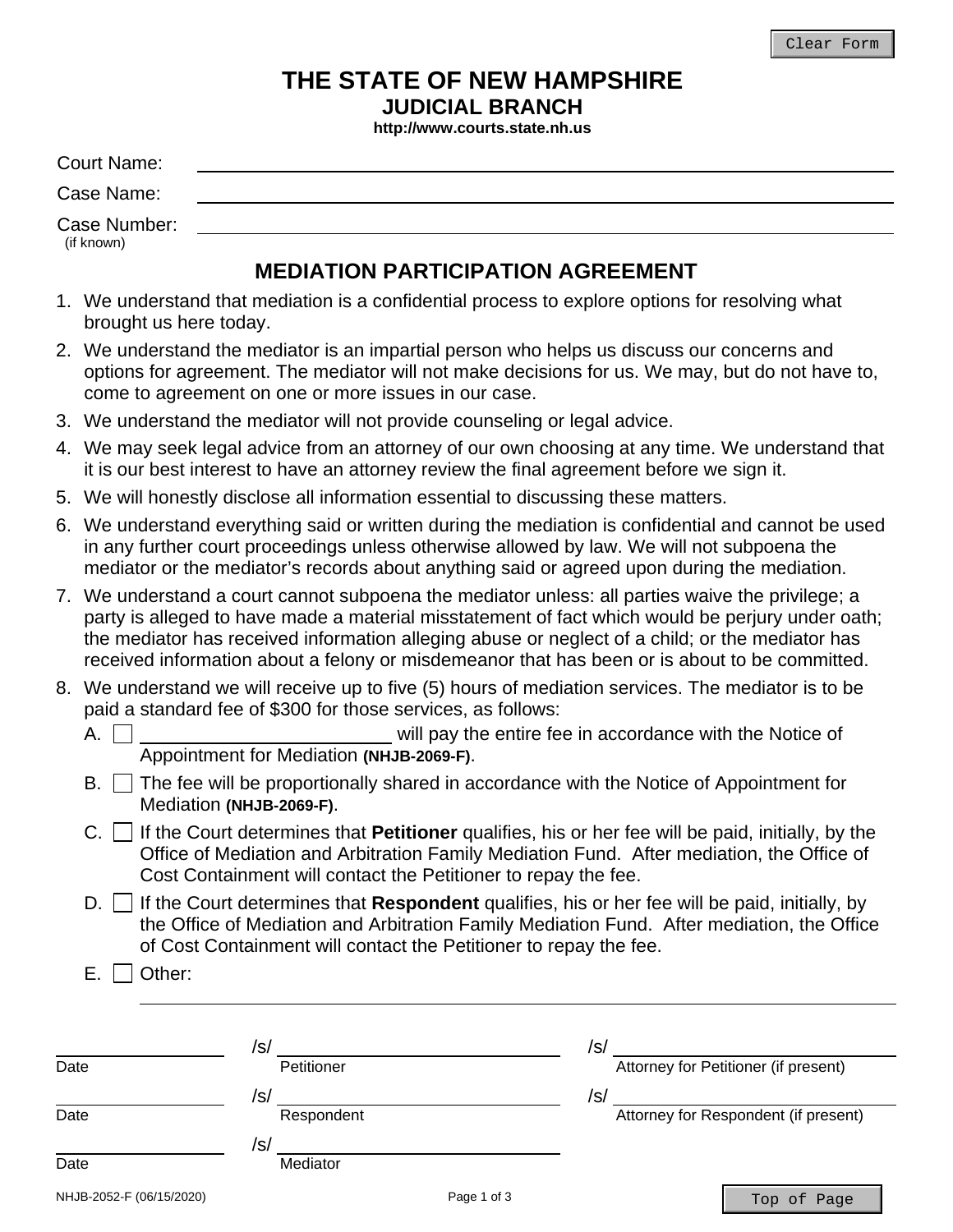**Case Name:** 

**Case Number:** 

#### **MEDIATION PARTICIPATION AGREEMENT**

# **MEDIATION PARTICIPATION AGREEMENT: HOURS BEYOND INITIAL FIVE**

If the mediator determines mediation beyond the initial five hours would benefit the parties, the mediator may offer you the option. Do you consent?

 $\Box$  We understand we are not required to continue mediation beyond five hours, but have agreed to continue mediating. We understand they can terminate mediation at any time.

 The mediator has explained that we can continue to mediate beyond five hours, and that we are to pay the mediator based on the sliding scale in Supreme Court Rule 48-B applies. We understand the sliding scale fee for each party is per hour for Petitioner and per hour for Respondent, and we will pay it based on the following:

### **A. If a party or parties has been approved for payment through the Office of Mediation and Arbitration Family Mediation Fund (Fund) and parties have agreed to continue with mediation beyond 5 hours, the mediator must seek approval from the Office of Mediation and Arbitration.**

I am approved for payment of my sliding scale mediation fee through the Fund. I understand and agree I will be responsible for reimbursing the Fund for the fee per hour. I understand the Office of Cost Containment will contact me after mediation is completed.

### **B. If a party or parties do not qualify for payment from the Fund and the parties have agreed to continue with mediation beyond 5 hours, the party or parties will pay the mediator directly for mediation services beyond 5 hours in accordance with the sliding scale.**

 $\Box$  I understand and agree to pay for mediation services in accordance with the sliding scale pursuant to Supreme Court Rule 48-B, for any time beyond 5 hours. I agree to pay mediator at each session for the time at that session unless the party(ies) and the mediator agree otherwise.

| <b>Individual Annual Gross Income</b> | Fee Per hour    |  |  |  |
|---------------------------------------|-----------------|--|--|--|
| \$10,000 and under                    | \$15. per hour  |  |  |  |
| $$10,001 - $15,000$                   | \$20. per hour  |  |  |  |
| $$15,001 - $20,000$                   | \$25. per hour  |  |  |  |
| $$20,001 - $30,000$                   | \$35. per hour  |  |  |  |
| \$30,001 - \$35,000                   | \$45. per hour  |  |  |  |
| \$35,001 - \$40,000                   | \$55. per hour  |  |  |  |
| \$40,001 - \$50,000                   | \$65. per hour  |  |  |  |
| \$50,001 - \$100,000                  | \$75. per hour  |  |  |  |
| \$100,001 or more                     | \$100. per hour |  |  |  |

### **Sliding Scale Fee Schedule**

|      | /s/        | /s/                                  |
|------|------------|--------------------------------------|
| Date | Petitioner | Attorney for Petitioner (if present) |
|      | /s/        | /s/                                  |
| Date | Respondent | Attorney for Respondent (if present) |
|      | /s/        |                                      |
| Date | Mediator   |                                      |